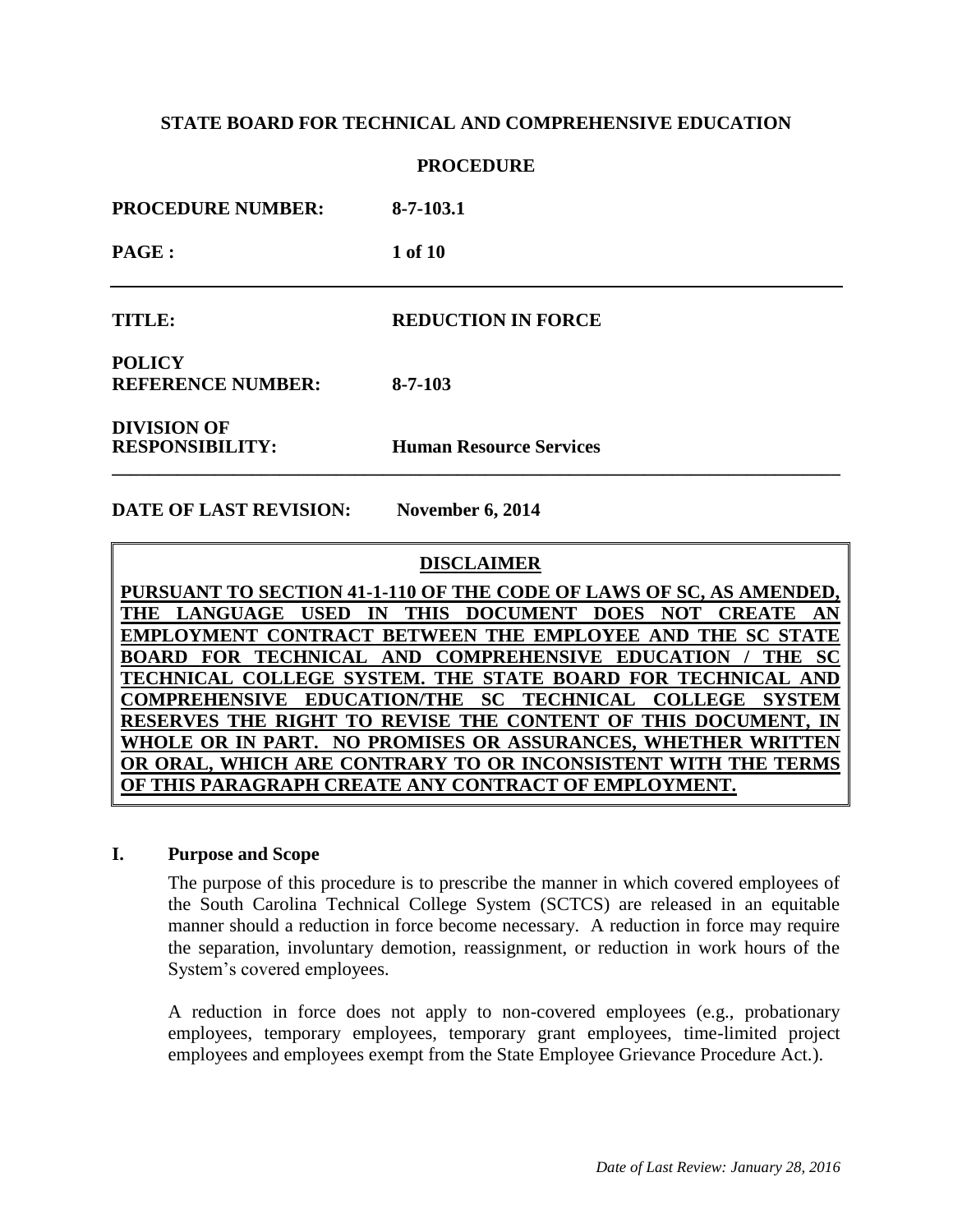### **PROCEDURE**

| <b>PROCEDURE NUMBER:</b> | 8-7-103.1 |
|--------------------------|-----------|
| <b>PAGE</b> :            | 2 of 10   |

The development, administration, and implementation of reduction in force plans are specific to individual entities within the SCTCS (e.g., the System Office or college).

The System/College President may find it necessary to implement a reduction in force for one or more of the following four reasons:

- a) reorganization; or
- b) work shortage; or
- c) loss of funding; or
- d) outsourcing/privatization.

## **II. Management Decisions**

The System/College President will have responsibility for determining the necessity to implement a reduction in force.

The System/College President shall determine the following items prior to developing the reduction in force plan:

- a) the reason(s) for the reduction in force;
- b) which competitive areas(s) of the System Office/college are to be impacted by the reduction in force;
- c) which State class title(s) within the competitive area(s) are to be affected (competitive groups); and
- d) the number of positions in each State class title(s) that are to be eliminated, demoted, reassigned or have a reduction in hours.

#### **III. Competitive Area(s)**

The System/College President shall determine the competitive area(s) the reduction in force will impact. The System/College President should establish a competitive area that is clearly distinguishable from the staff/faculty in other areas and where the interchange of employees would not be practical. This competitive area may be broadly defined as the System Office/college or narrowly defined such as a department, a unit/division, or a geographical location.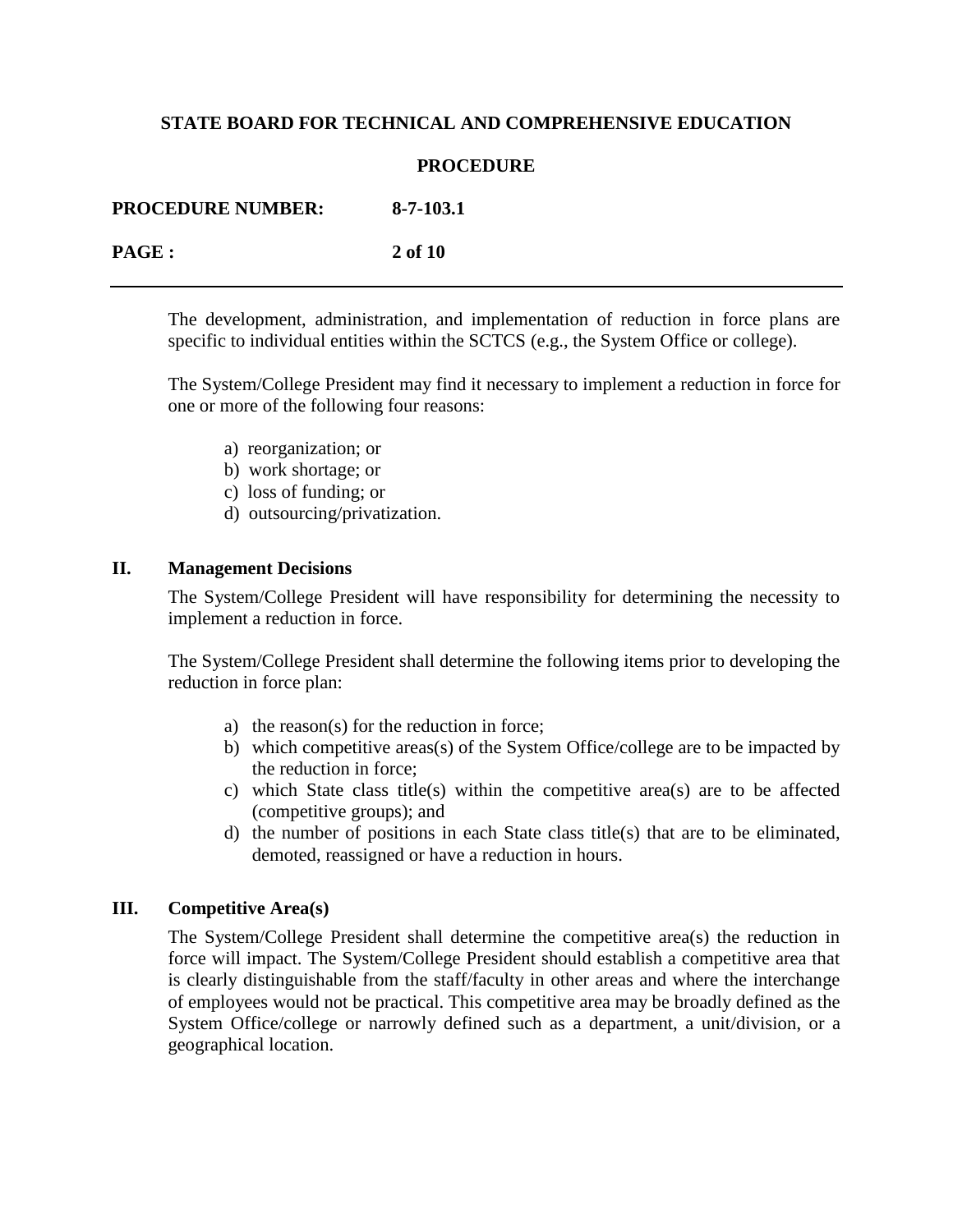### **PROCEDURE**

**PROCEDURE NUMBER: 8-7-103.1 PAGE : 3 of 10**

### **IV. Competitive Group(s)**

The System/College President shall determine the competitive group(s) based on the state class title(s) within the competitive area(s) that the reduction in force will affect. If the reduction in force is to apply to more than one state class title, each state class title will be treated separately, except where the reductions are to be made in a state class title series (e.g., Auditor I, Auditor II, Auditor III, Auditor IV) or in state class titles that are a part of the System Office's/college's normal career paths.

## **V. Position Identification**

The System/College President shall identify the position(s) within the competitive area(s) and competitive group(s) by identifying the following information:

- state class title:
- state class code;
- $\bullet$  state pay band, if classified position(s);
- total number of positions in the state class title within the competitive area; and
- total number of positions in the state class title within the competitive area that are to be eliminated, demoted, reassigned or have the hours reduced.

## **VI. Retention Points**

The System Office/college shall calculate retention points for covered employees in the competitive area(s) and competitive group(s) to be used in determining which covered employees are to be involuntarily demoted, reassigned, have reduced hours or separated. Retention points shall be based on the total scores of annual performance appraisals, excluding interim appraisals, for the past three (3) years and the length of continuous state service*.* The sum of the retention points for performance, and length of continuous state service are the total retention points for an employee.

A. Performance Appraisal Points

The System Office/college will determine the total score for an annual performance rating by using the following numerical values assigned to the EPMS/FPMS performance ratings: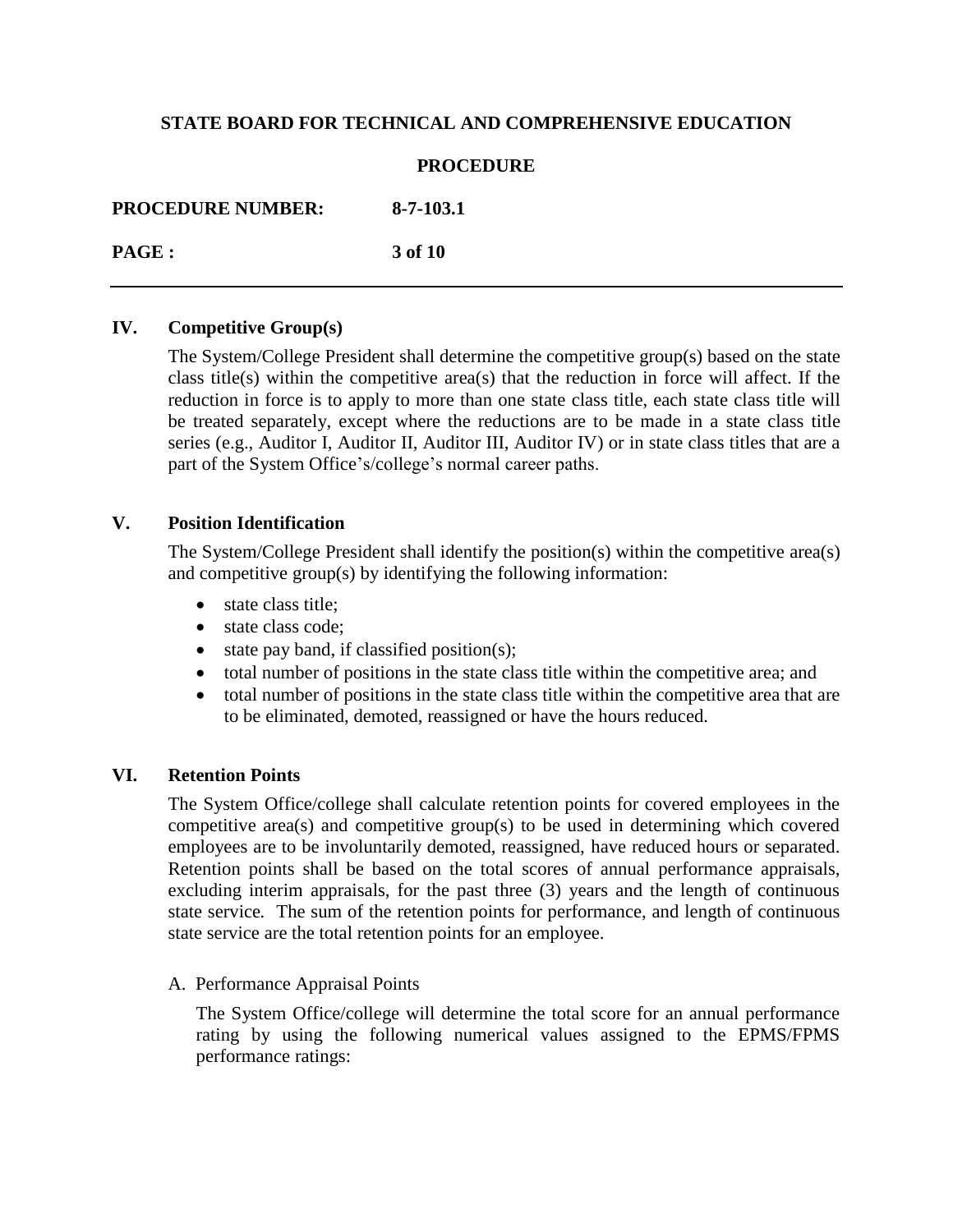### **PROCEDURE**

**PROCEDURE NUMBER: 8-7-103.1**

**PAGE : 4 of 10**

| <b>EPMS/FPMS Performance Rating</b>          | <b>Value</b>   |
|----------------------------------------------|----------------|
| <b>Exceptional Performance Requirements</b>  | 6.0            |
| <b>Successful Performance Requirements</b>   | 2.0            |
| <b>Unsuccessful Performance Requirements</b> | 0 <sub>0</sub> |

For any year that the System Office/college did not complete an EPMS/FPMS evaluation for an employee/faculty member, a numerical value of 2.0 will be assigned for Successful Performance Requirements. However, if in the previous year, the employee received a higher than Successful rating the employee will receive points for the higher rating. In cases where an individual transfers from another state agency utilizing four performance ratings, the performance rating will be converted as shown in the conversion chart below:

| <b>EPMS/FPMS Performance Rating</b>             | <b>Value</b> |
|-------------------------------------------------|--------------|
| Substantially Exceeds as Exceptional            | 6.0          |
| <b>Performance Requirements</b>                 |              |
| Exceeds as Exceptional Performance Requirements | 6.0          |
| Meets as Successful Performance Requirements    | 2.0          |
| Below as Unsuccessful Performance Requirements  |              |

B. Continuous State Service Points

Covered employees will receive one (1) retention point for each full year of continuous state service. Partial years of service of six (6) months or more of continuous state service will be credited with a half of a point (.50) retention point and less than six (6) months of service will receive no retention points.

C. Exception to Procedure for Retention Point Calculation

If every position in the competitive area is being eliminated, the System Office/college is not required to calculate retention points. For positions reestablished within one year of the RIF, in the same competitive area and in the same state class title, the System Office/college must calculate retention points at the time of recall. The System Office/college must calculate retention points using continuous state service and performance appraisal points based on the effective date of the reduction in force.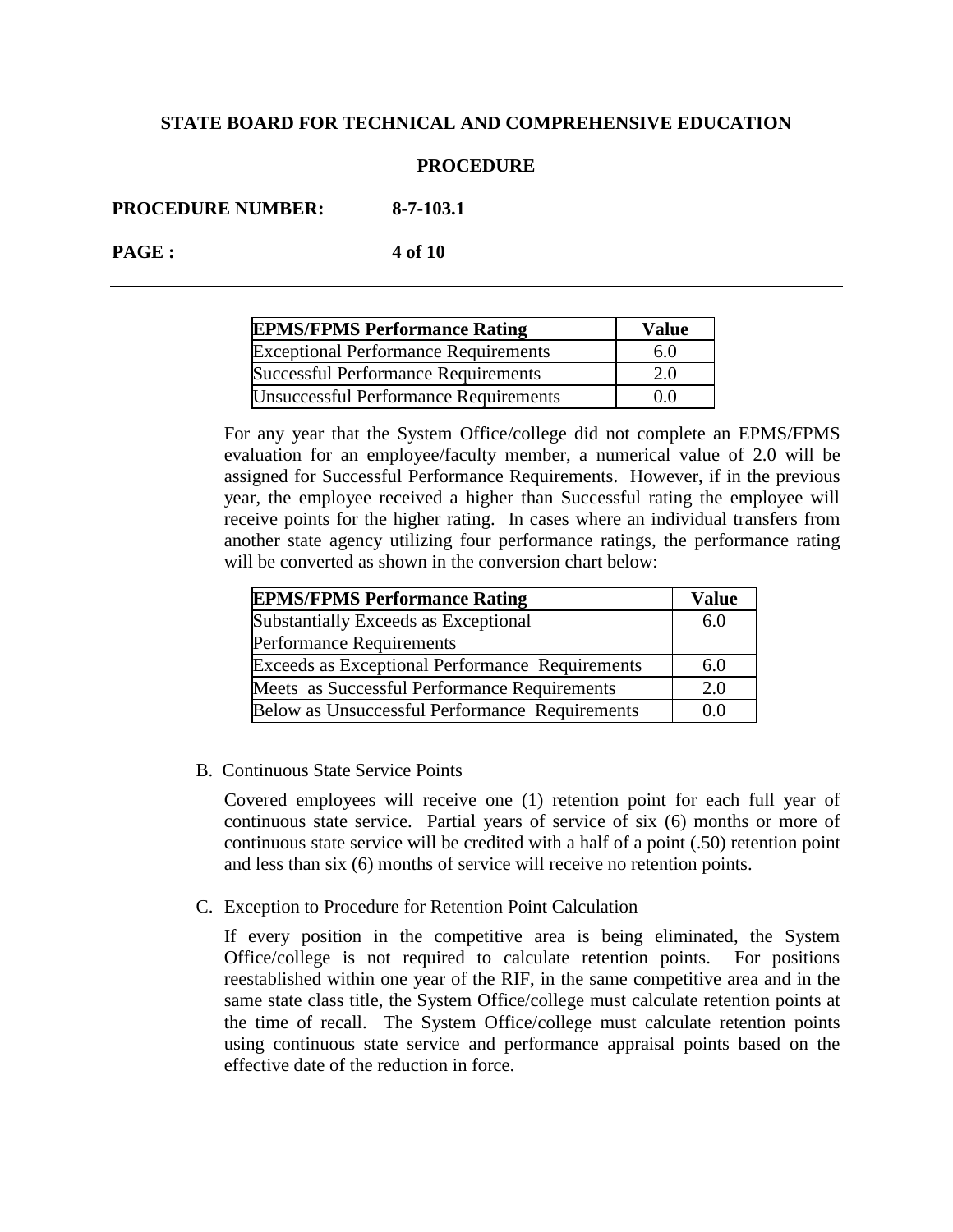### **PROCEDURE**

**PROCEDURE NUMBER: 8-7-103.1**

**PAGE : 5 of 10**

### **VII. Sequence of Reduction in Force**

The order of the reduction in force of covered employees in each state class title(s) shall be determined by the total number of retention points for each employee. If two (2) or more employees affected by a reduction in force have the same number of retention points and not all are to be affected by the reduction in force, the agency hire date will determine the order of the employees affected. The individual hired last in the year will be the individual affected by the RIF.

Bumping rights are provided for covered employees who have accumulated more retention points than those with whom they are competing. Under no circumstances can an employee gain from a reduction in force. Bumping rights are only provided downward.

If an employee is allowed bumping rights to another position the employee must accept the assignment in writing within three (3) business days, or the bumping rights will be waived .

## **VIII. Tiebreaker Method**

If after using the agency hire date to determine the order of affected employees a tie still exists, the System Office/college will utilize a non-discriminatory, random method to break the tie. The method to be used for all entities within the SCTCS will be the last four (4) digits of the social security number. The individual with the lower number will be the individual that will be separated.

## **IX. Retention of Necessary Qualifications**

No employee with a lower number of retention points shall be retained in preference to another employee in a competitive area(s) and group(s) with a higher number of retention points except when the System Office/college determines that a Retention of Necessary Qualifications applies.

If an employee is competing for a position that is not being eliminated and the System Office/college asserts that an employee with higher retention points who has rights to be placed in that position cannot satisfactorily perform the duties of the position within a reasonable training period, the employee with lower retention points may be retained in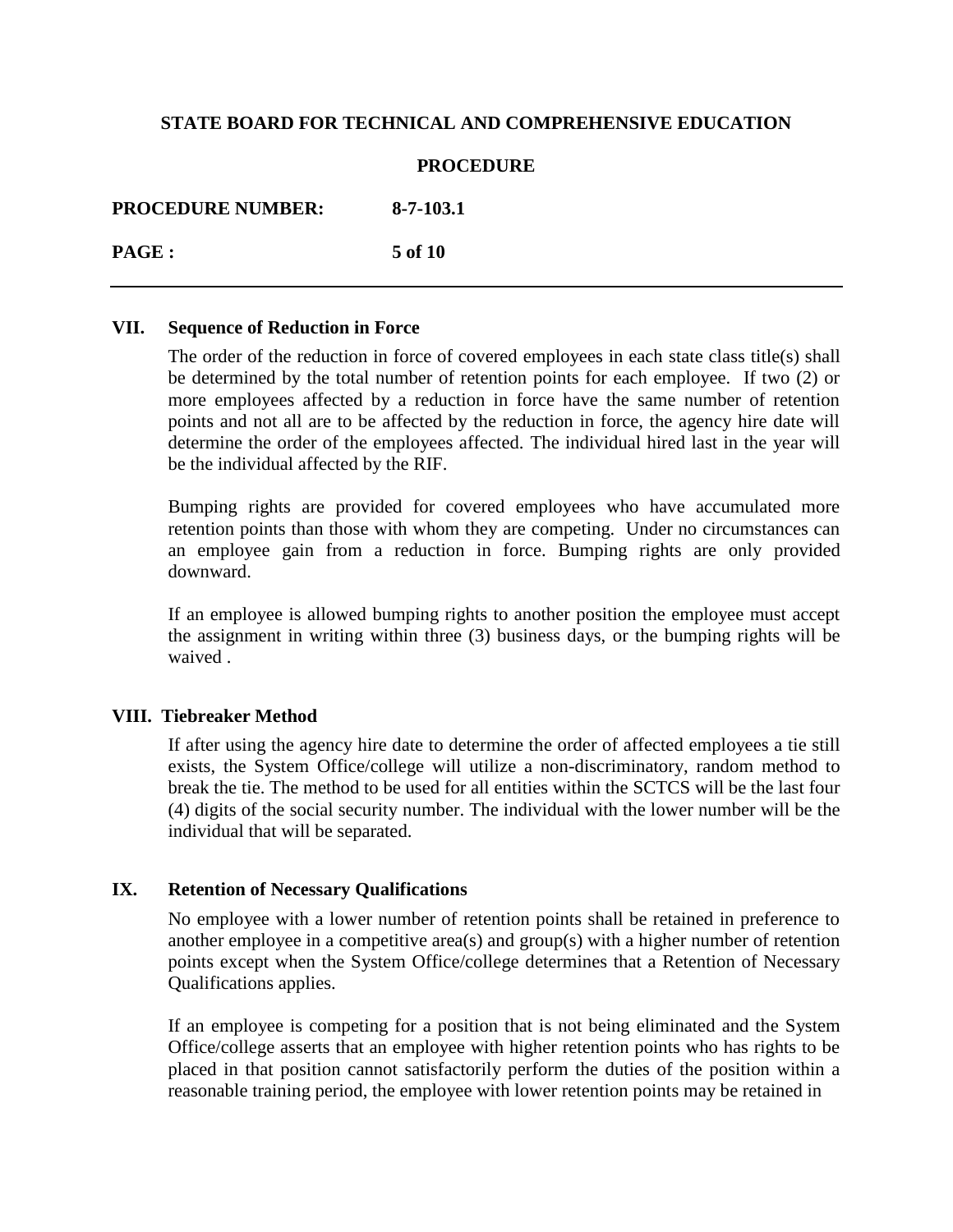### **PROCEDURE**

**PROCEDURE NUMBER: 8-7-103.1 PAGE : 6 of 10**

> preference to the employee with higher retention points. The System Office/college may determine that the employee with higher retention points will not be able within a reasonable training period to satisfactorily perform the duties of the job based on the lack of knowledge, abilities, skills, supervisory responsibilities, or necessary experience.

> When the Retention of Necessary Qualifications is used in a reduction in force plan, justification for this retention must be documented in the reduction in force plan to be submitted to the Division of State Human Resources (DSHR) for review and approval for procedural correctness. The System Office/college should retain documentation to support any retentions made on this basis.

### **X. Writing the Reduction in Force Plan**

Once the System Office/college has made the decisions outlined above and prior to the implementation of a reduction in force, the System/College President or designee shall develop the reduction in force plan. This plan must include the following:

- 1. the reason for the reduction in force;
- 2. the identification of the competitive area(s);
- 3. the identification of the competitive group(s) [state class title(s)];
- 4. the number of position(s) to be eliminated, demoted, reassigned or hours reduced in each state class title;
- 5. a list of the covered employees, in order of retention points, in the competitive area(s) and competitive group(s) to include the following:
	- a. name;
	- b. age, race, and gender; and
	- c. retention points;
- 6. justification of any Retention of Necessary Qualifications used in the reduction in force plan; and
- 7. the System Office's/college's efforts to assist employees affected by the reduction in force.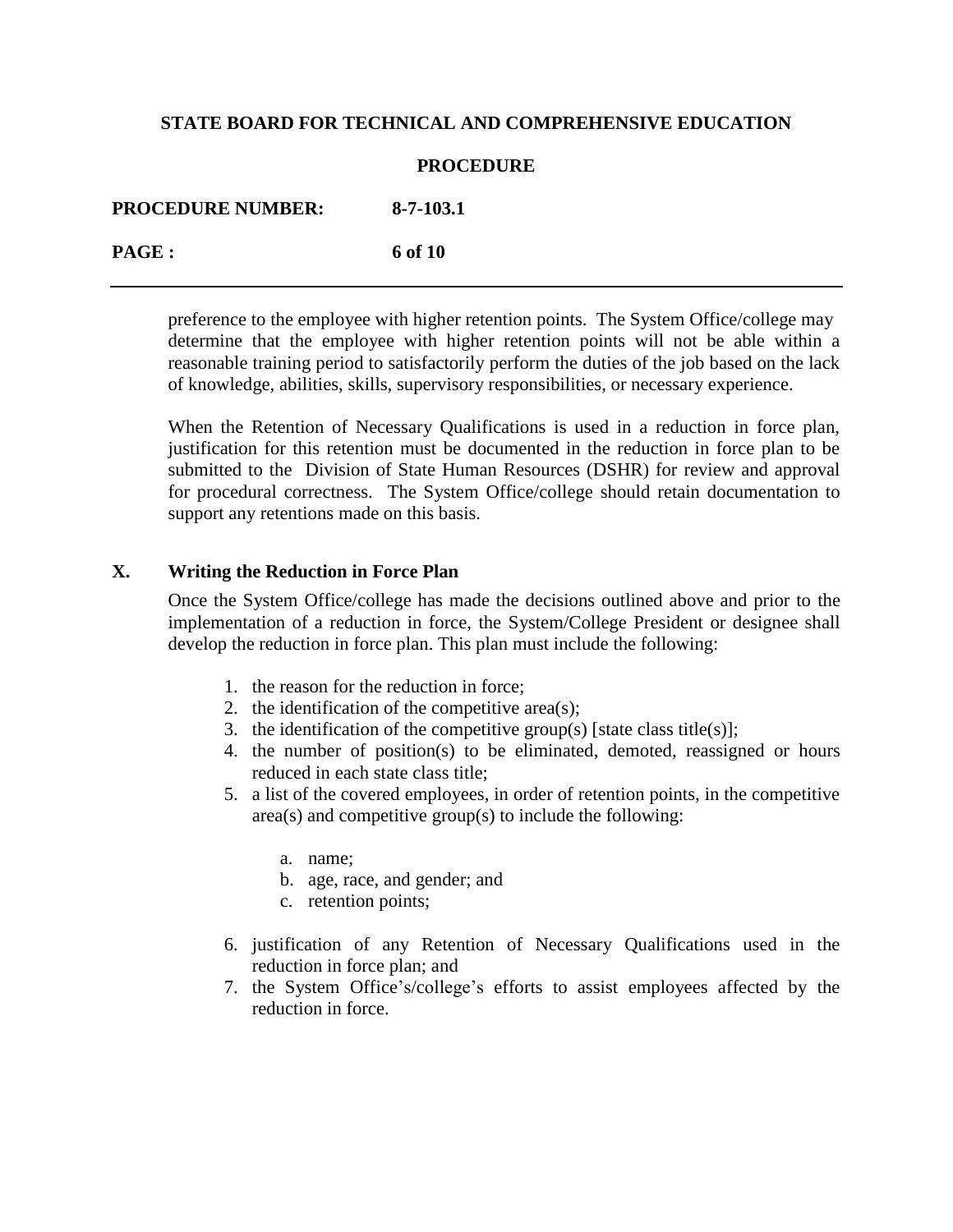### **PROCEDURE**

**PROCEDURE NUMBER: 8-7-103.1**

**PAGE : 7 of 10**

## **XI. Approval Process**

College reduction in force plans must be approved by the College President and System Office reduction in force plans must be approved by the System President. College reduction in force plans must be submitted to the System Office Human Resource Services (HRS) for review and compliance with the State Board for Technical and Comprehensive Education (SBTCE) policy and procedure as well as DSHR regulations and guidelines. Once the review process has been completed for the System Office/college reduction in force plan, HRS shall submit the following information to DSHR for review and approval for procedural correctness:

- 1. the reduction in force plan as outlined in Section X;
- 2. an organizational chart including each position (designated with the state class title and incumbent's name) within the competitive area(s);
- 3. a sample letter to employees affected by the reduction in force which only includes information as outlined in Section XII, along with:
	- a. a list of the employee's recall and reinstatement rights;
	- b. the procedure for the recall of an employee; and
	- c. the employee's grievance rights.
- 4. a copy of the SBTCE Reduction in Force policy/procedure.

## **XII. Implementation of the Reduction in Force**

- A. The System Office/college should notify an employee affected by a RIF (which has been approved for procedural correctness by the DSHR) in writing a minimum of seven (7) working days prior to the effective date of the RIF.
- B. The System Office/college shall communicate the following components of the reduction in force plan to each affected employee after the DSHR approves the reduction in force plan for procedural correctness and before the reduction in force becomes effective: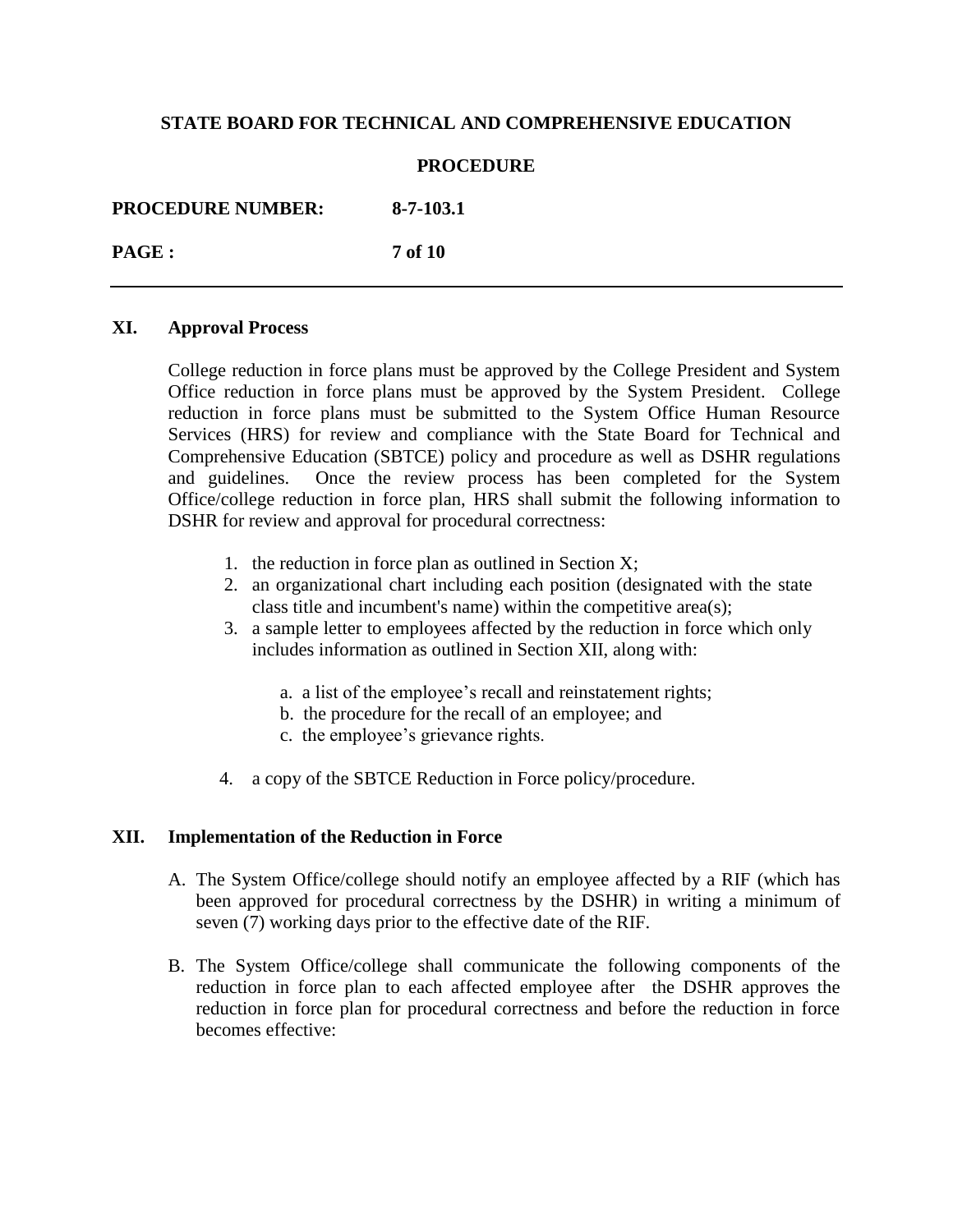### **PROCEDURE**

**PROCEDURE NUMBER: 8-7-103.1**

**PAGE : 8 of 10**

- 1. the reason for the reduction in force;
- 2. the competitive area(s) and competitive group(s) in which the employee competed;
- 3. the benefits to which the employee is entitled and the manner in which the reduction in force will affect the employee's state benefits, (e.g., health insurance, optional life insurance, retirement);
- 4. the employee's reinstatement rights, (e.g., reinstatement of all sick leave; option of buying back all, some, or none of the annual leave, or, in the case of faculty (separated from the SCTCS), faculty non-work days<sup>1</sup> if reinstated to a faculty position at the rate at which it was paid out);
- 5. the employee's recall rights to any position, within the competitive area, that becomes available in the same state class title as the position the employee held prior to the reduction in force;
- 6. the manner in which the respective System Office/college will notify the employee of any such vacancies;
- 7. the requirements of S.C. Code of Laws Ann. Section 8-11-185, which requires the respective System Office/college to report information about the employees affected in a reduction in force to the DSHR.

Upon request, the respective System Office/college will make available to its affected employee(s) the reduction in force plan.

## **XIII. Recall and Reinstatement Rights**

An employee affected by a reduction in force has recall and reinstatement rights to a position in state government for one year after the effective date of the reduction in force.

A. Recall Rights

 $\overline{a}$ 

If a vacancy occurs, within the competitive area, in the same state class title as the position the employee held prior to the reduction in force, the System Office/college will recall employees in the inverse order of the reduction in force. The System Office/college will notify the employee in writing of the job offer and recall rights.

<sup>&</sup>lt;sup>1</sup> Faculty non-work days are endemic to colleges within the South Carolina Technical College System and are only applicable to persons occupying faculty classifications within this system/agency.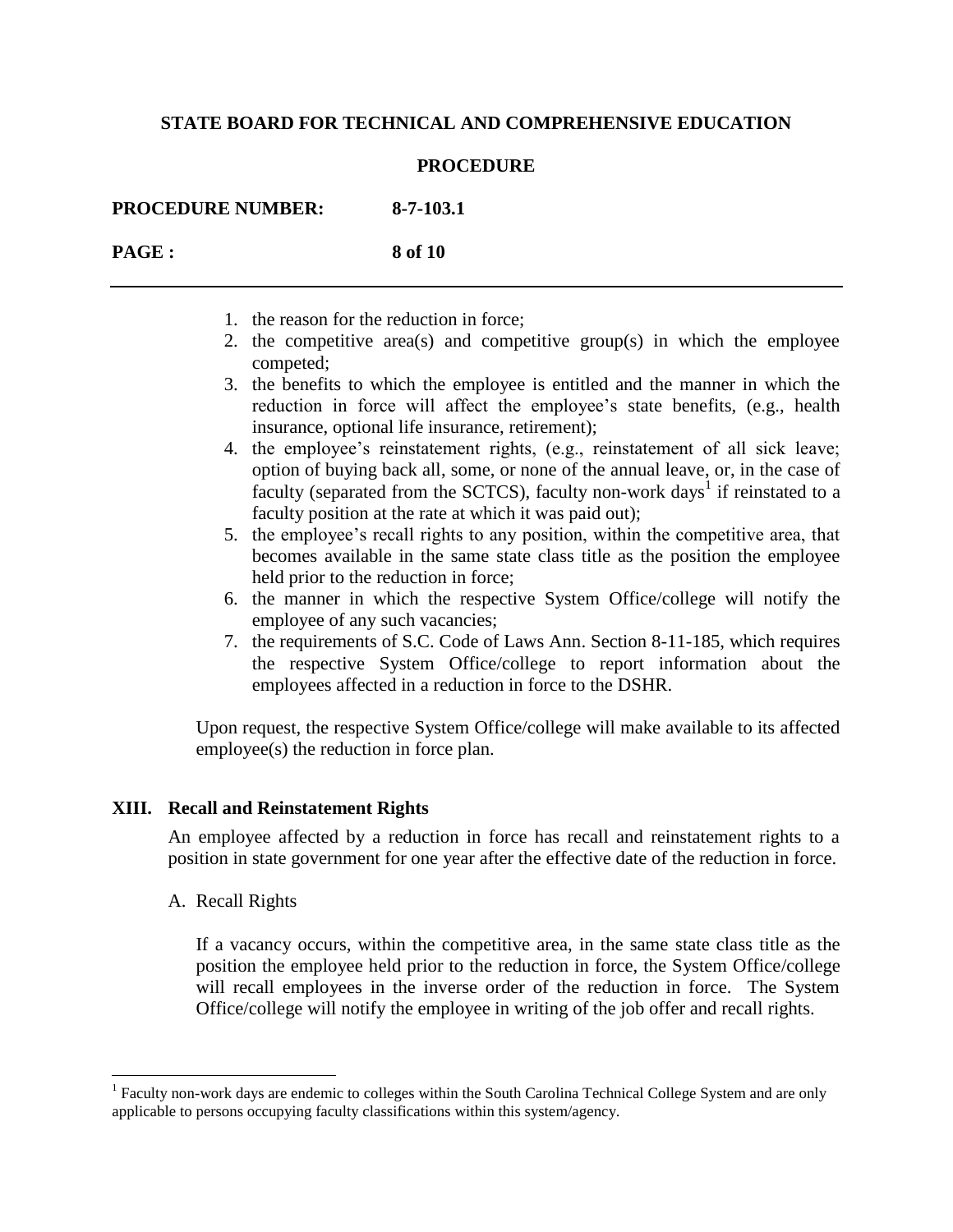#### **PROCEDURE**

**PROCEDURE NUMBER: 8-7-103.1**

**PAGE : 9 of 10**

If the employee does not accept the job offer, in writing, within ten (10) working days, the employee's recall rights are waived. Should the employee accept the job offer, the System Office/college will reinstate the employee's accumulated sick leave, and will provide the employee the option of buying back all, some, or none of his annual leave or faculty non-workdays<sup>1</sup> (if reinstated to a faculty position) at the rate it was paid out at the time of the separation. Upon returning to employment in an insurance eligible Full-Time Equivalent (FTE) position, the employee will also be offered insurance benefits as a new hire. The recalled employee may purchase retirement service credit under the leave of absence provision in S. C. Code of Laws Section 9-1-1140(D) for the period of time that the employee was not employed by state government, at the cost specified in Section 9-1-1140(D). When an employee is recalled, this time will not be considered punitive in the determination of retiree insurance eligibility.

#### B. Reinstatement Rights

 $\overline{a}$ 

An employee separated by a reduction in force may apply for any state job for which he/she meets the agency's minimum training and experience requirements. Should the separated employee accept a job offer to a Full Time Equivalent (FTE) position, the System Office/college will reinstate the employee's accumulated sick leave, and will provide the employee the option of buying back all, some, or none of his annual leave or faculty non-workdays<sup>1</sup> (if reinstated to a faculty position) at the rate it was paid out at the time of the separation. Upon returning to employment in an insurance eligible Full Time Equivalent (FTE) position, the employee will also be offered insurance benefits as a new hire.

The reinstated employee may purchase retirement service credit under the leave of absence provision in S. C. Code of Laws Section 9-1-1140(D) for the period of time that the employee was not employed by state government, at the cost specified in Section 9-1-1140(D). When an employee is reinstated, this time will not be considered punitive in the determination of retiree insurance eligibility.

<sup>&</sup>lt;sup>1</sup> Faculty non-work days are endemic to colleges within the South Carolina Technical College System and are only applicable to persons occupying faculty classifications within this system/agency.